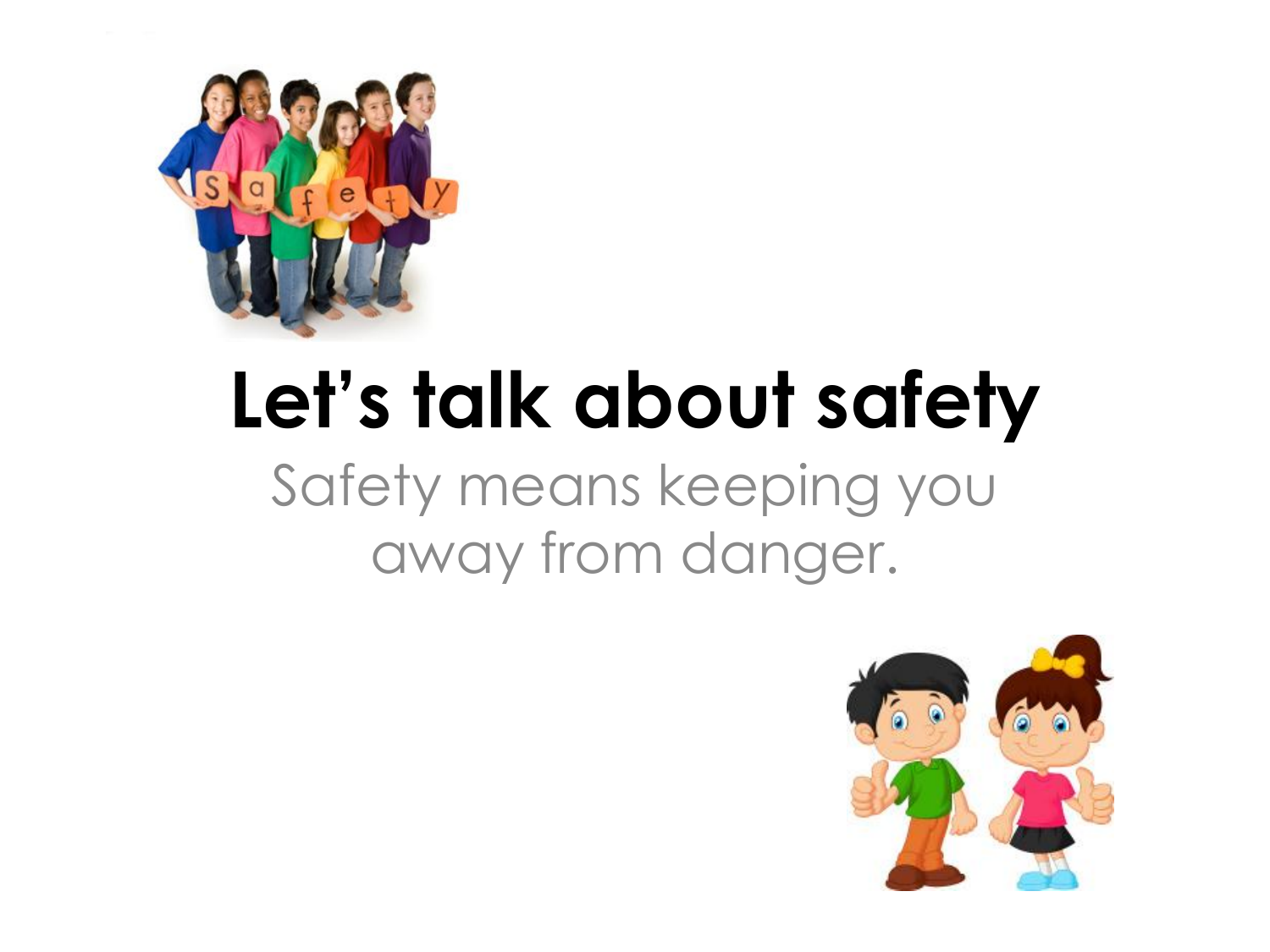#### **The person in charge can help you stay safe.**

- Who's in charge?
- Whoever is taking care of you: parents, big brother, teacher, babysitter, or grandparents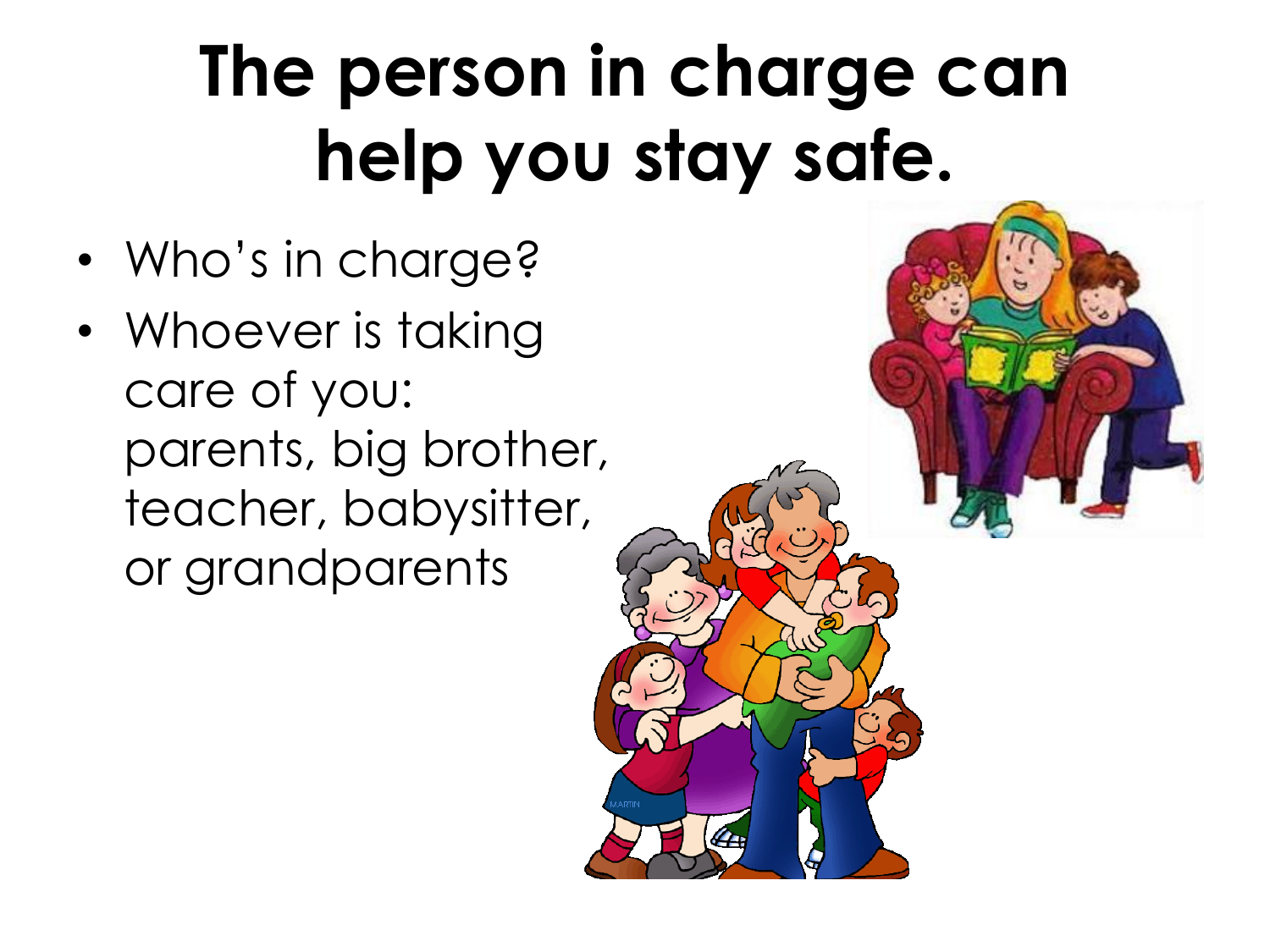### **Car & Bus Safety**

- Sit in your seat
- Wear your seat belt
- Use a green voice, no loud noises



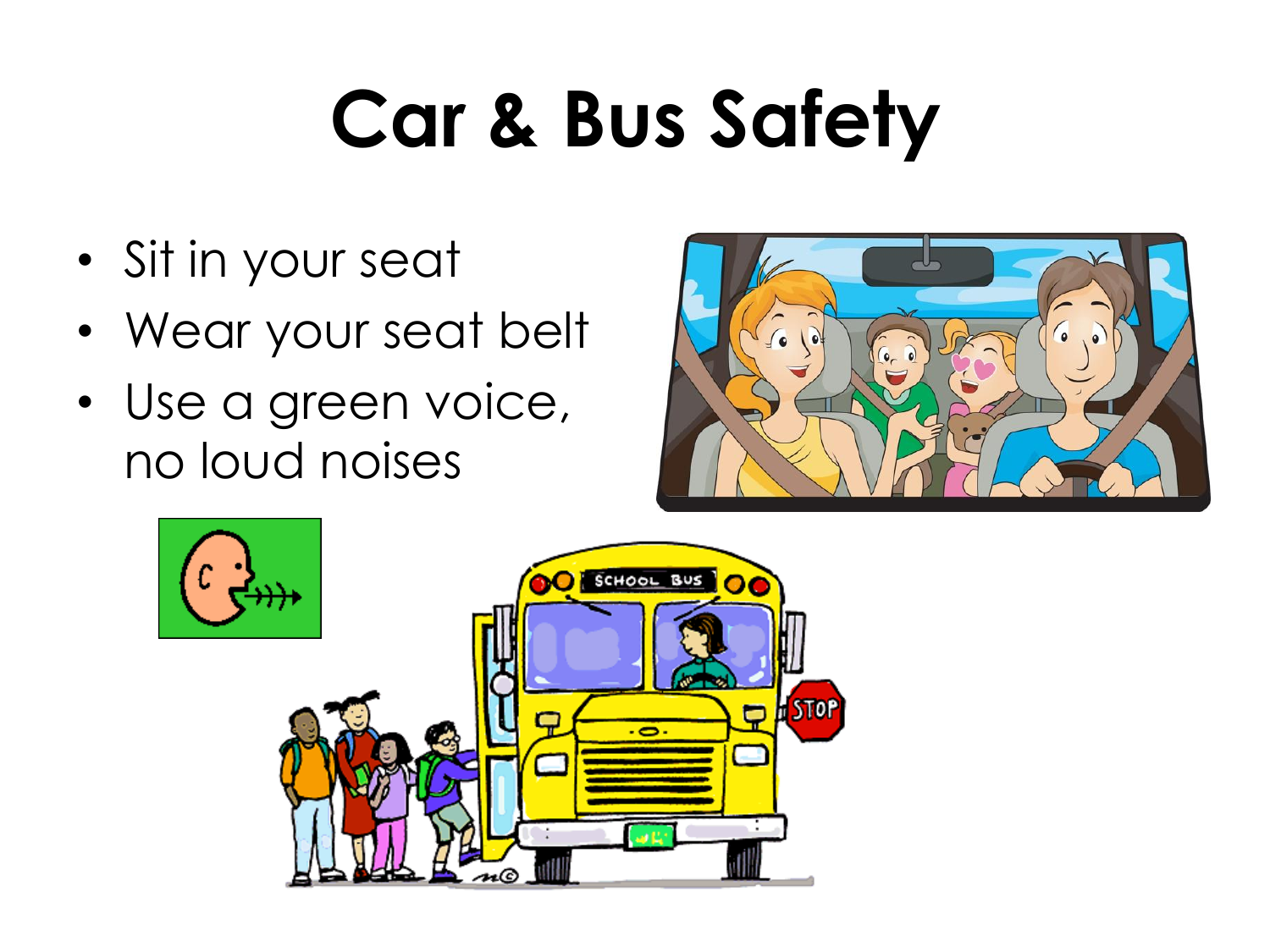## **School Safety**

- Ask a teacher before you leave the room
- Ask a teacher if you want to go to your cubby or the bathroom
- Remember to use your walking feet in the hallways



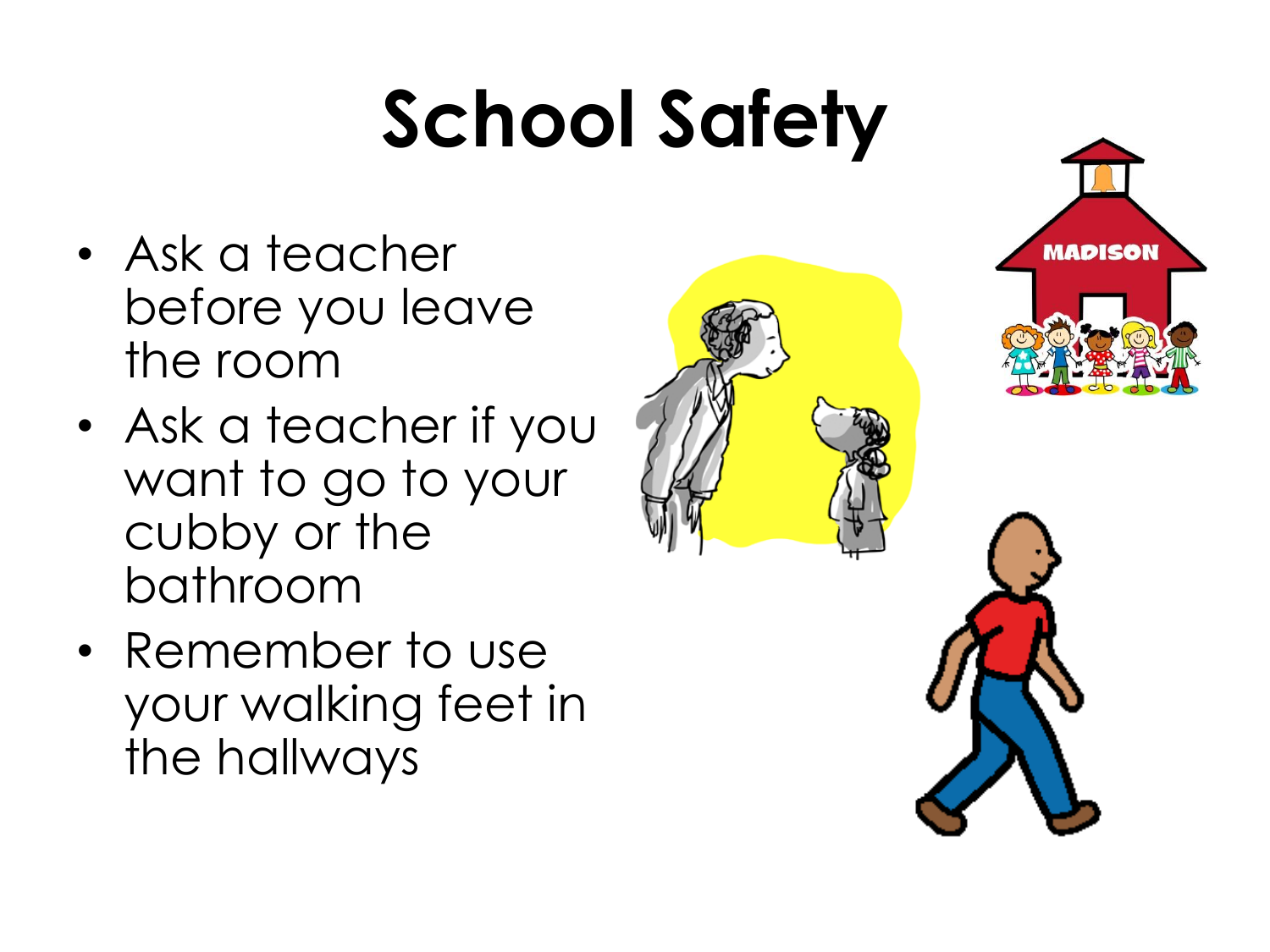### **Parking lots & Crossing the street**

- Hold a grown up's hand when you walk in a parking lot
- Wait for a grown up to help you to cross the street
- Stay safe by holding hands

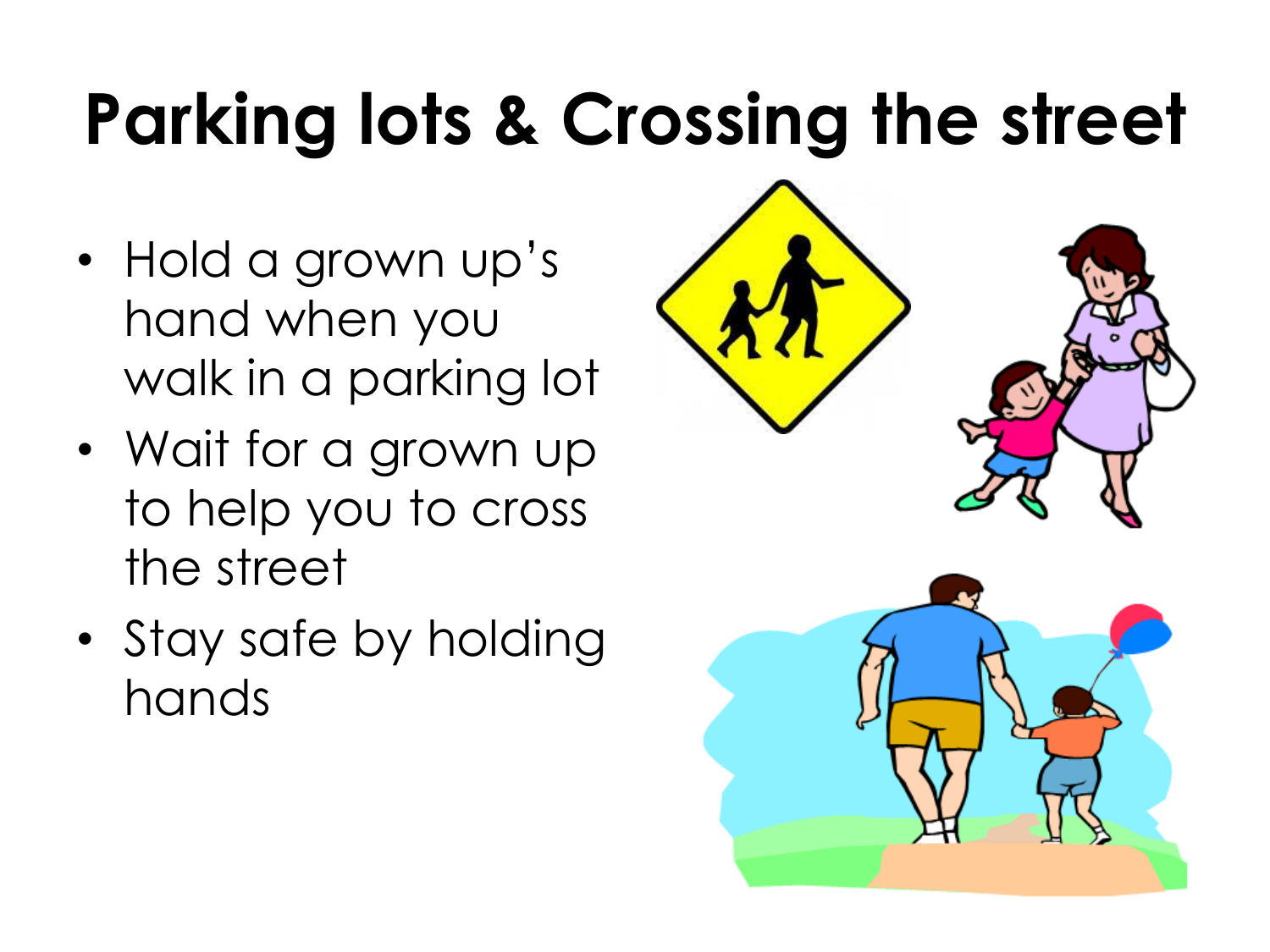#### **Safety when you're out with your family**

- Make sure you stay with your family if you are in a store or a restaurant
- Make sure they can see you and you can see them
- If you get lost say "help" and listen for your name
- Ask another mommy or daddy for help

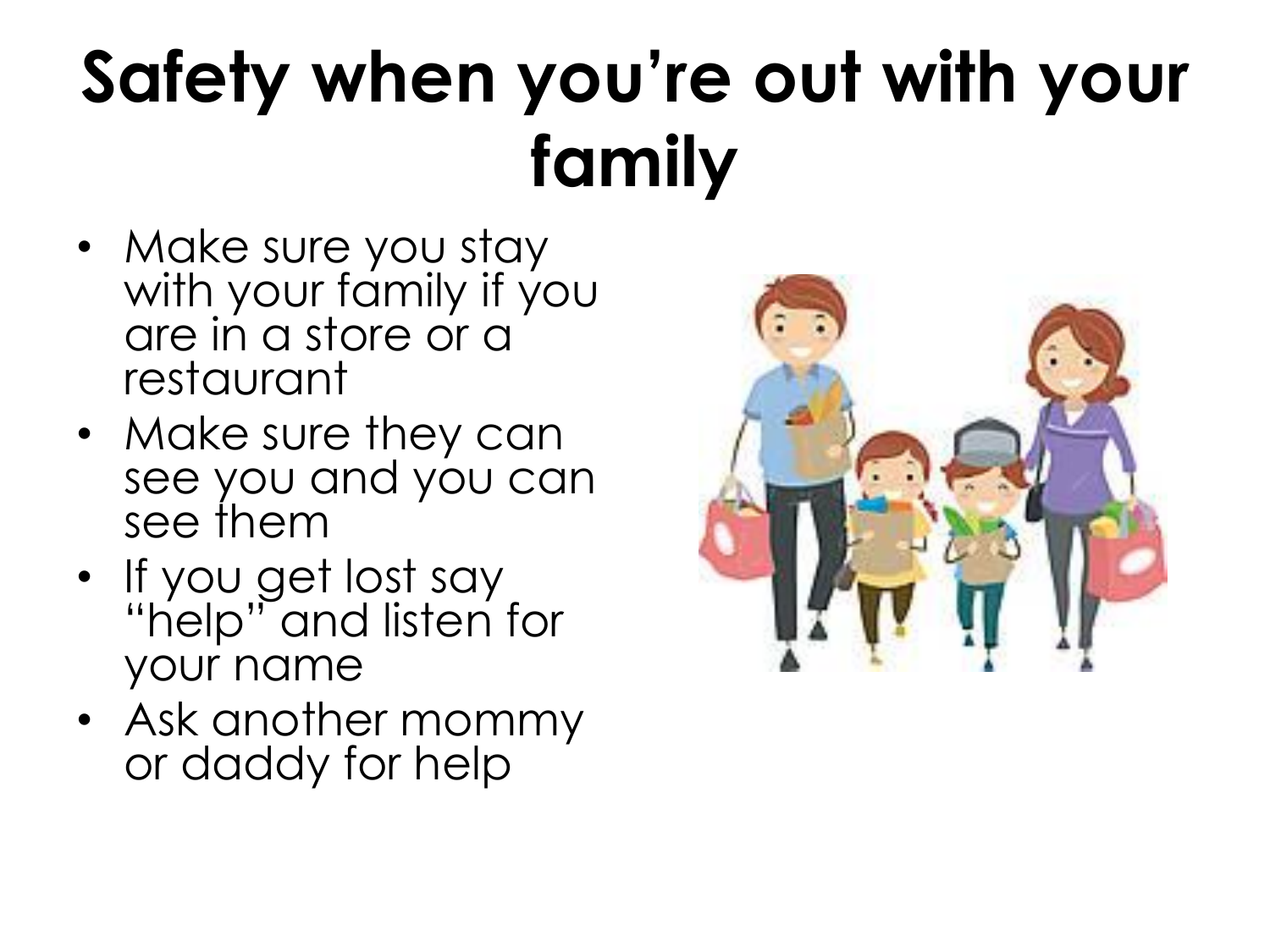## **Safety in your house**

- Stay in your house with your family
- Never answer the door without asking the person in charge
- Always ask before you go into someone's house
- Ask the person in charge before you go outside **"Stop"**



**"Stay inside!"**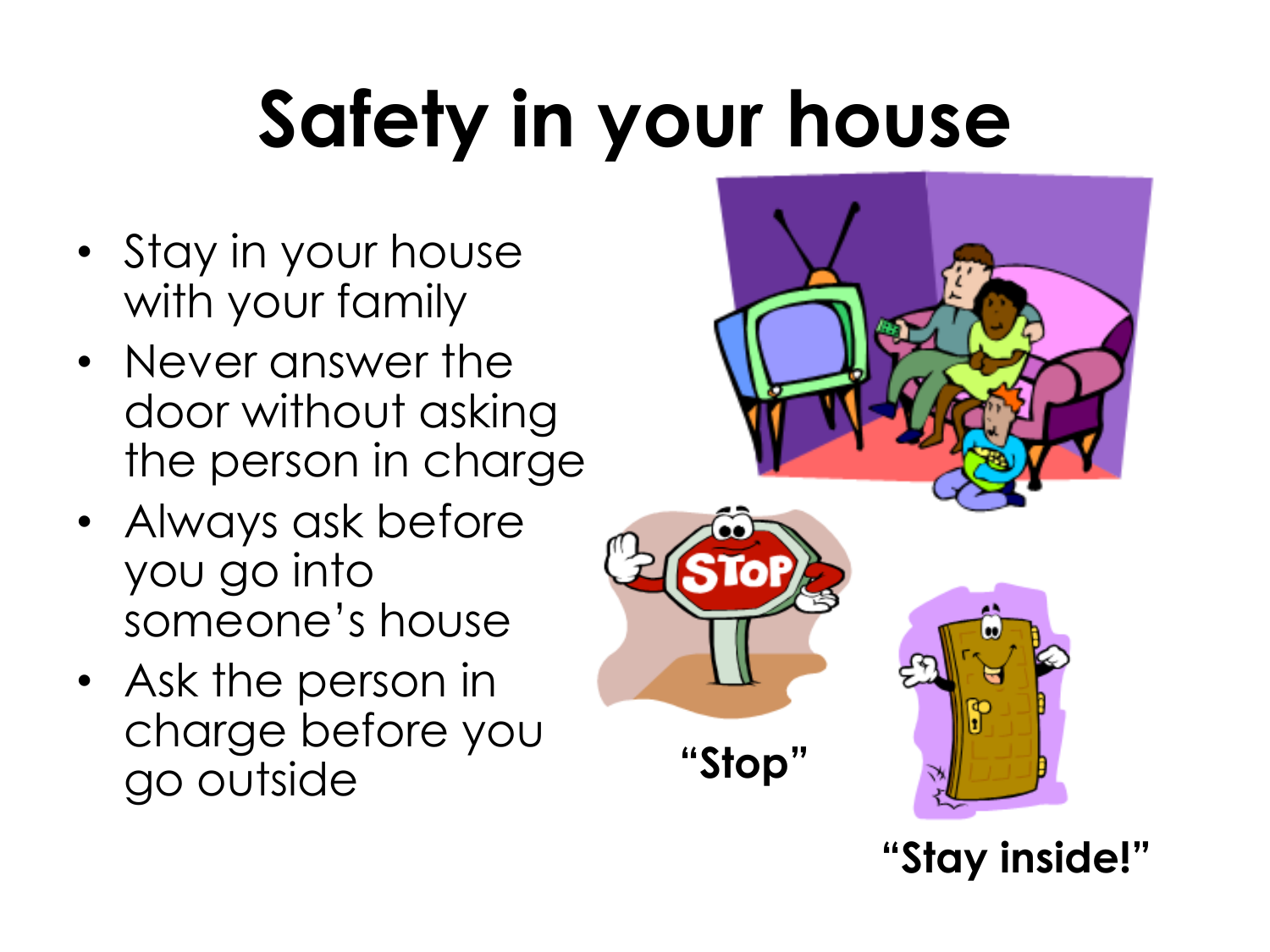### **Strangers**

- Ask the person in charge if someone wants to give you something
- Ask the person in charge if someone wants you to go somewhere with them
- Ask the person in charge if a grown up asks you for help



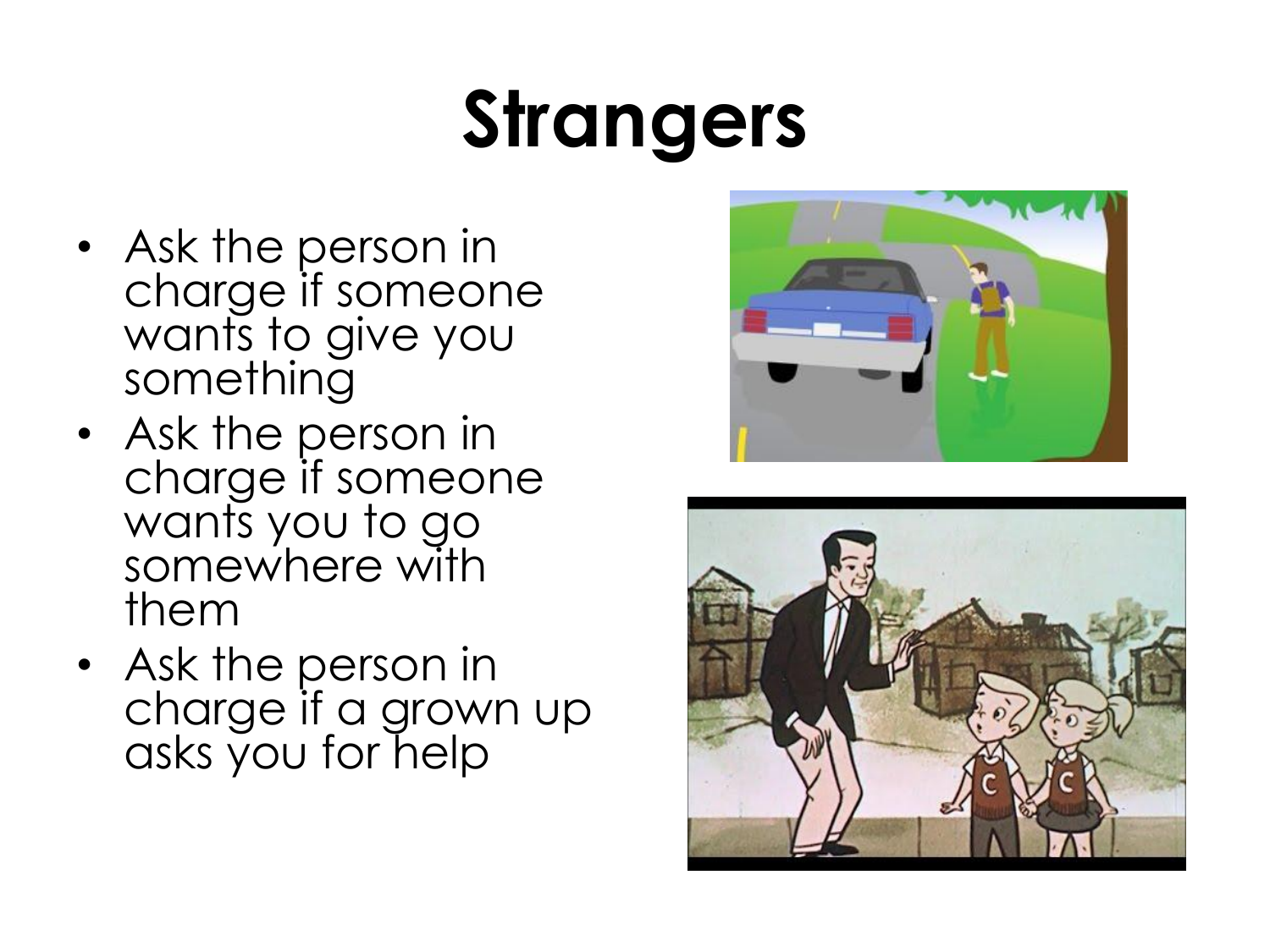### **Person in charge**

- Who's in charge?
- Whoever is taking care of you: parents, big brother, teacher, babysitter, or grandparents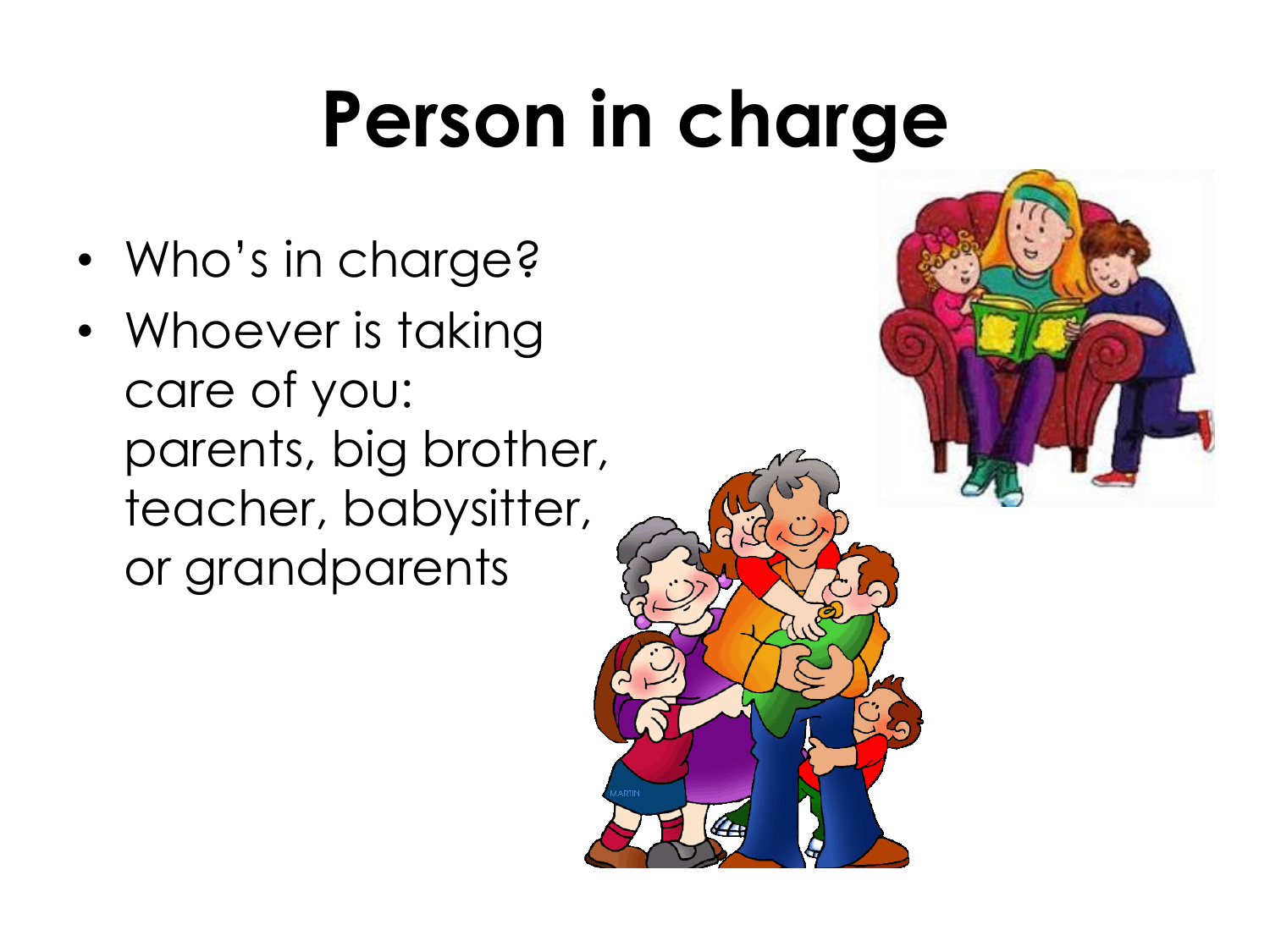### **Touching Safety**

There are many types of touches, some are safe and some are unsafe.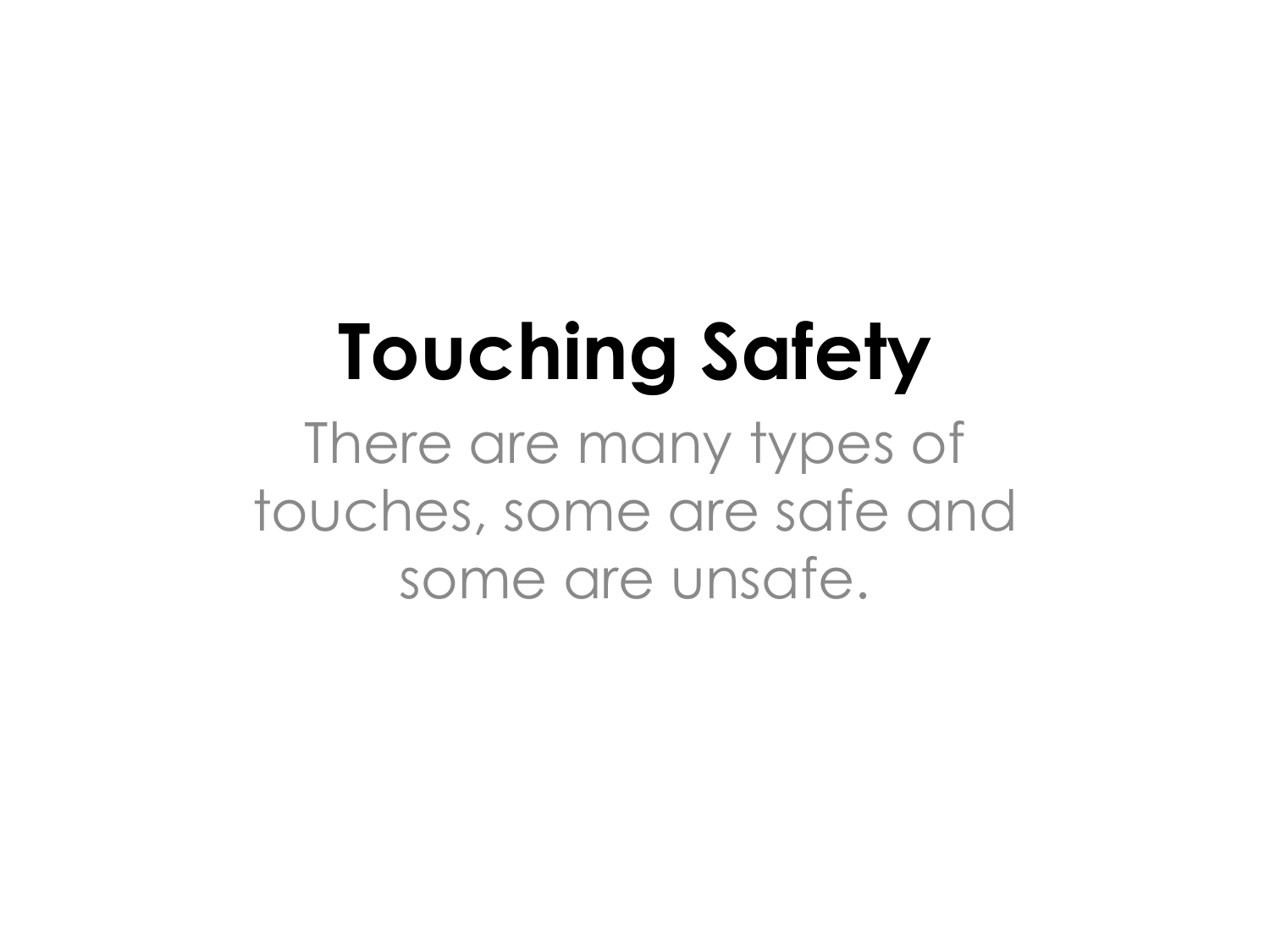#### **Safe touch**

• Safe touches make you feel cared for, loved and important



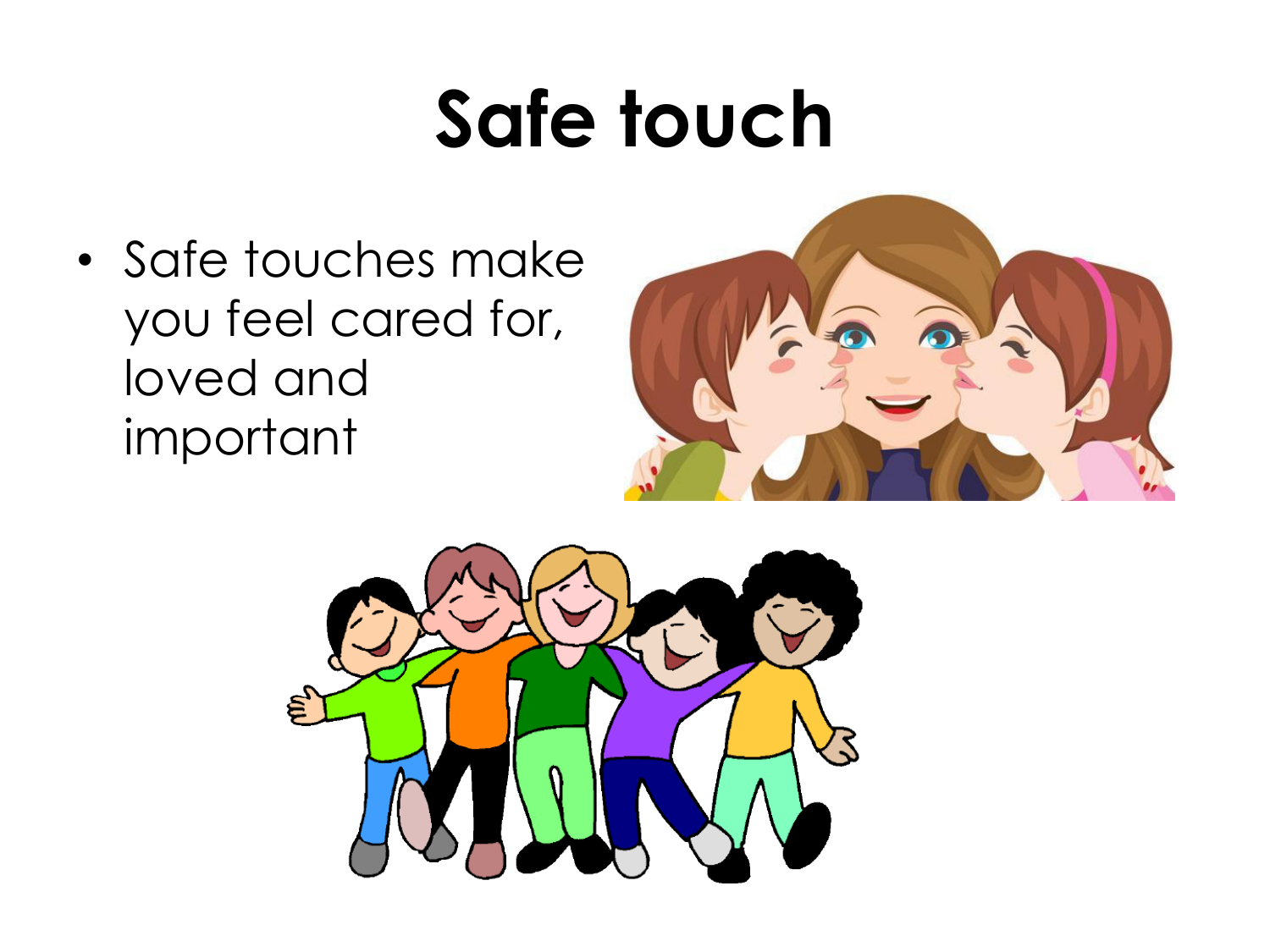### **Unsafe touch**

- Unsafe touches make you feel bad, scared or hurt
- If someone touches you and you don't want to be touched you can say "stop" and "I don't like that"



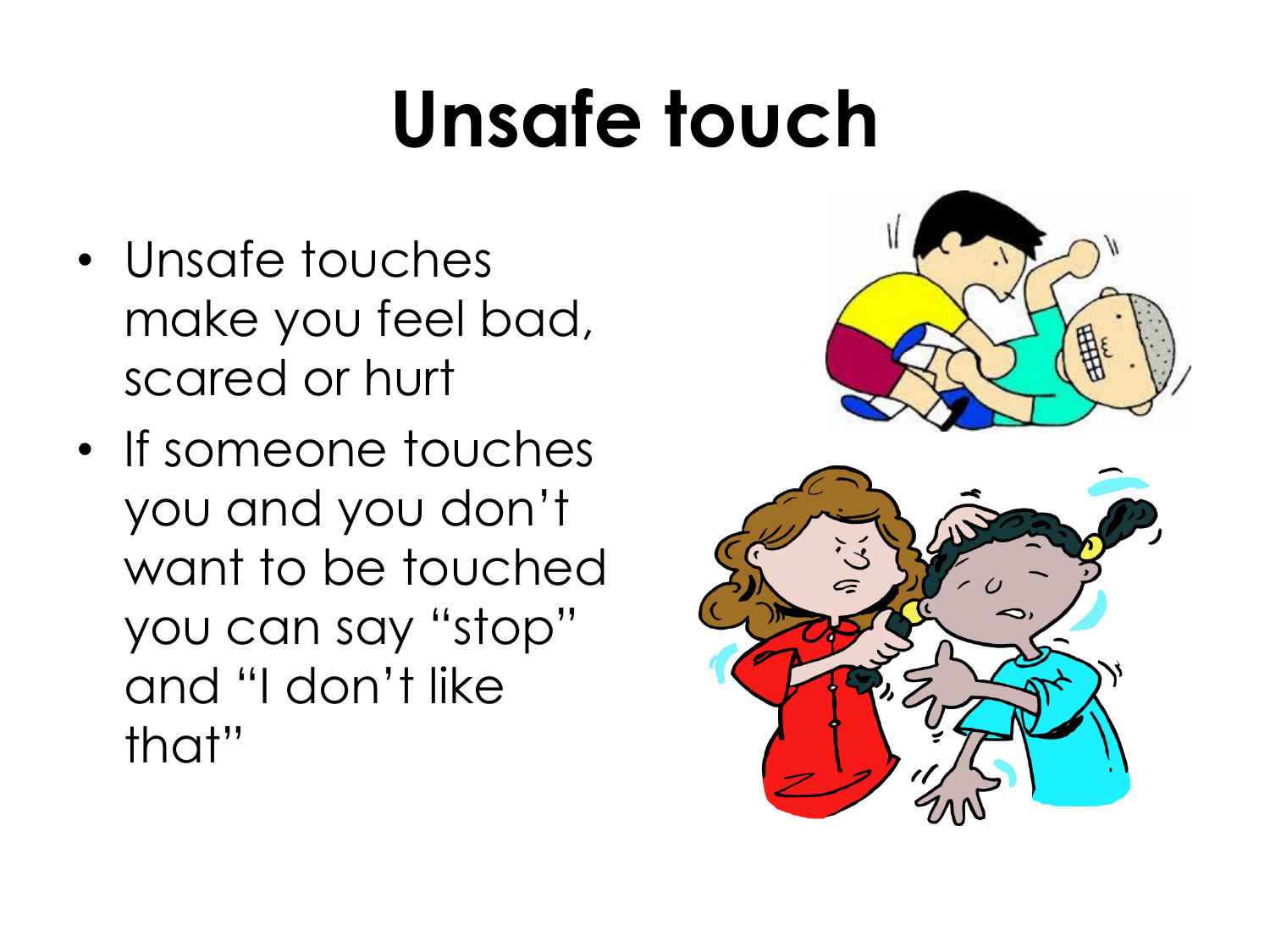#### **Let's talk about the touching rule…**

- The touching rule means no person should ever touch your private body parts except to keep you clean and healthy
- Your private parts are anything your bathing suit covers

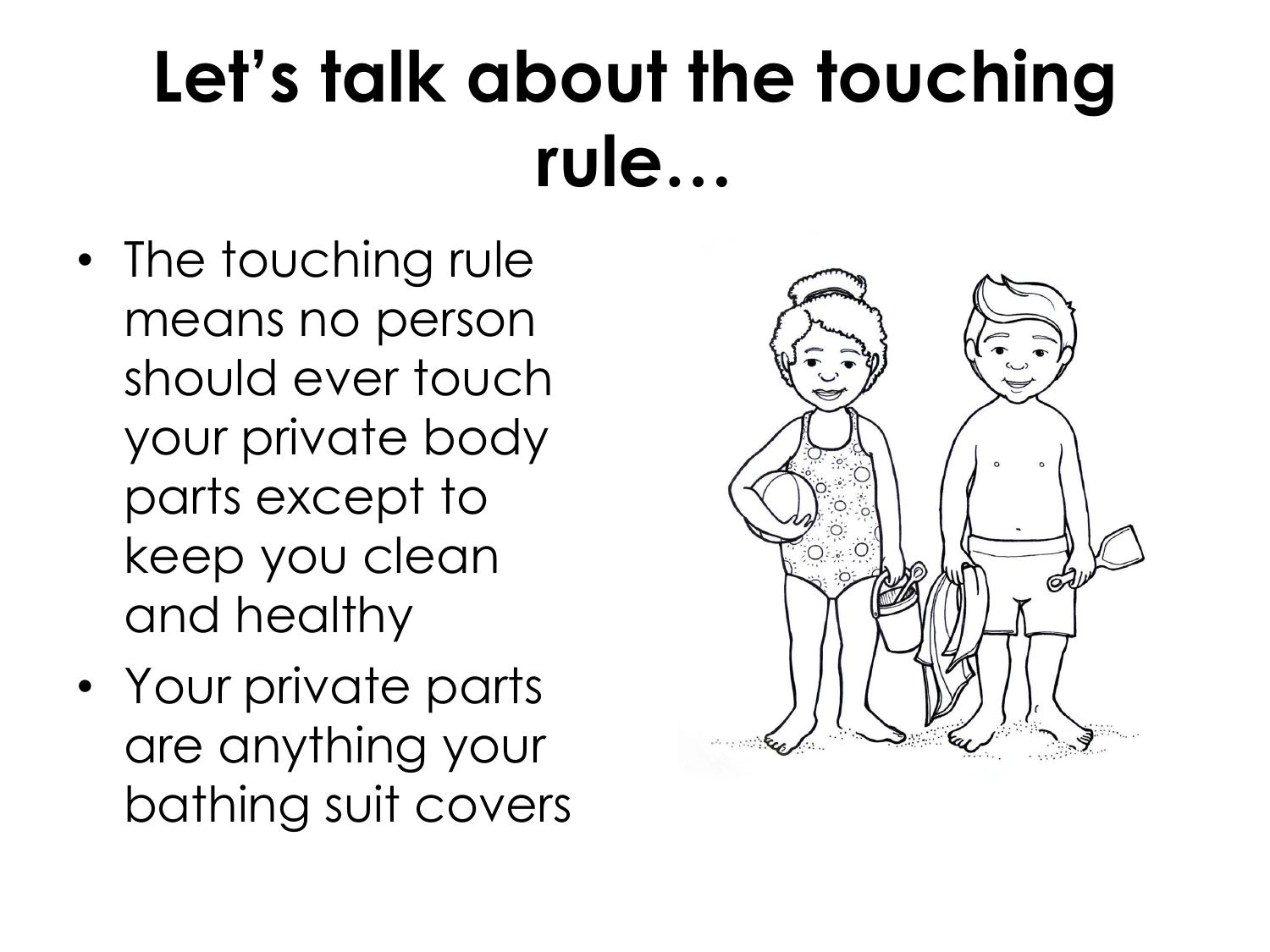# **Touching Rule**

- We do not share our private parts with other people. They are a special part of us.
- My body is my body, your body is your body.

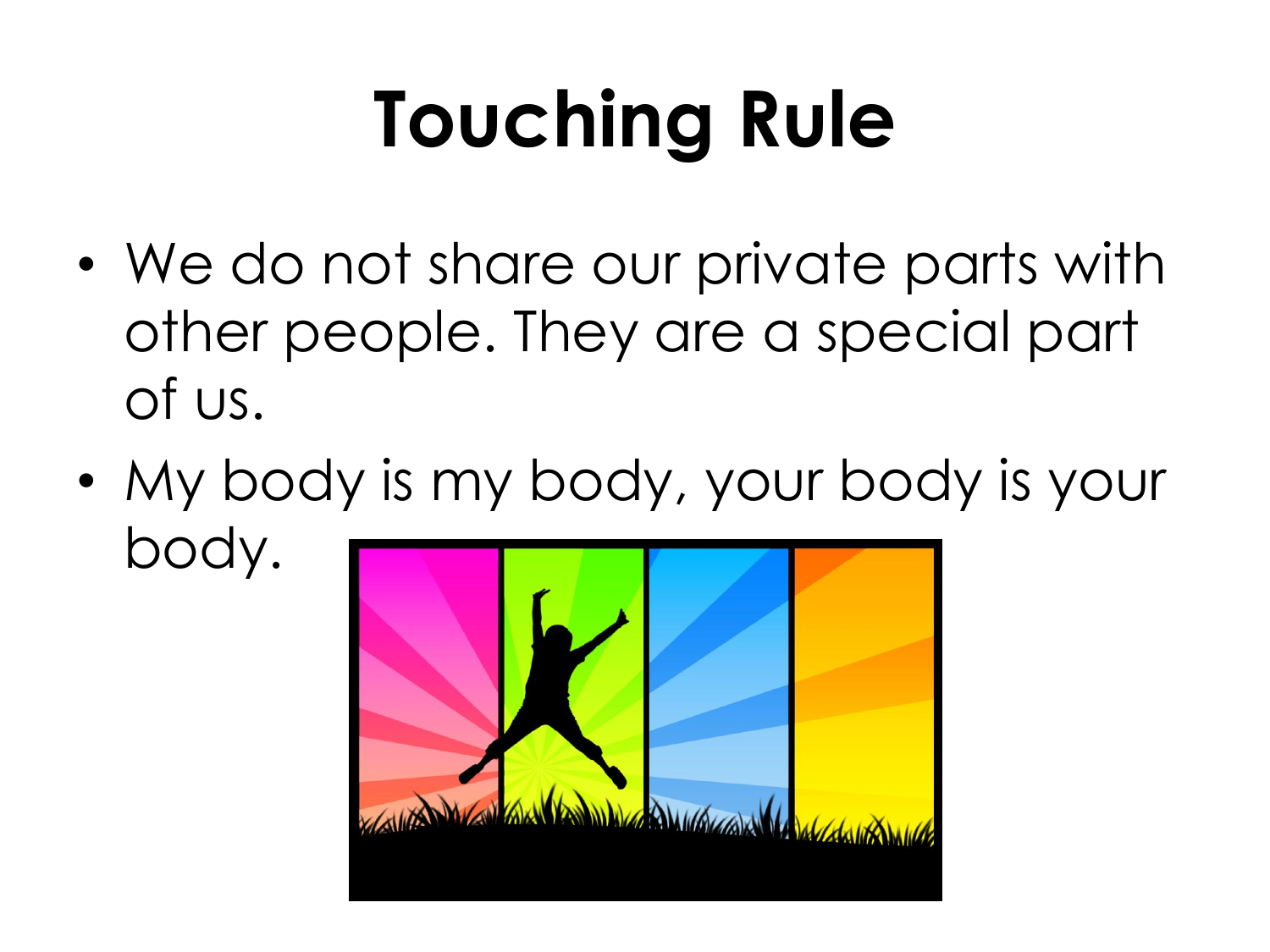## **Sometimes I need help!**

- Sometimes you need help getting clean…your parents or teachers might need to help and that would be a safe touch
- A doctor is also a safe person because they keep you healthy



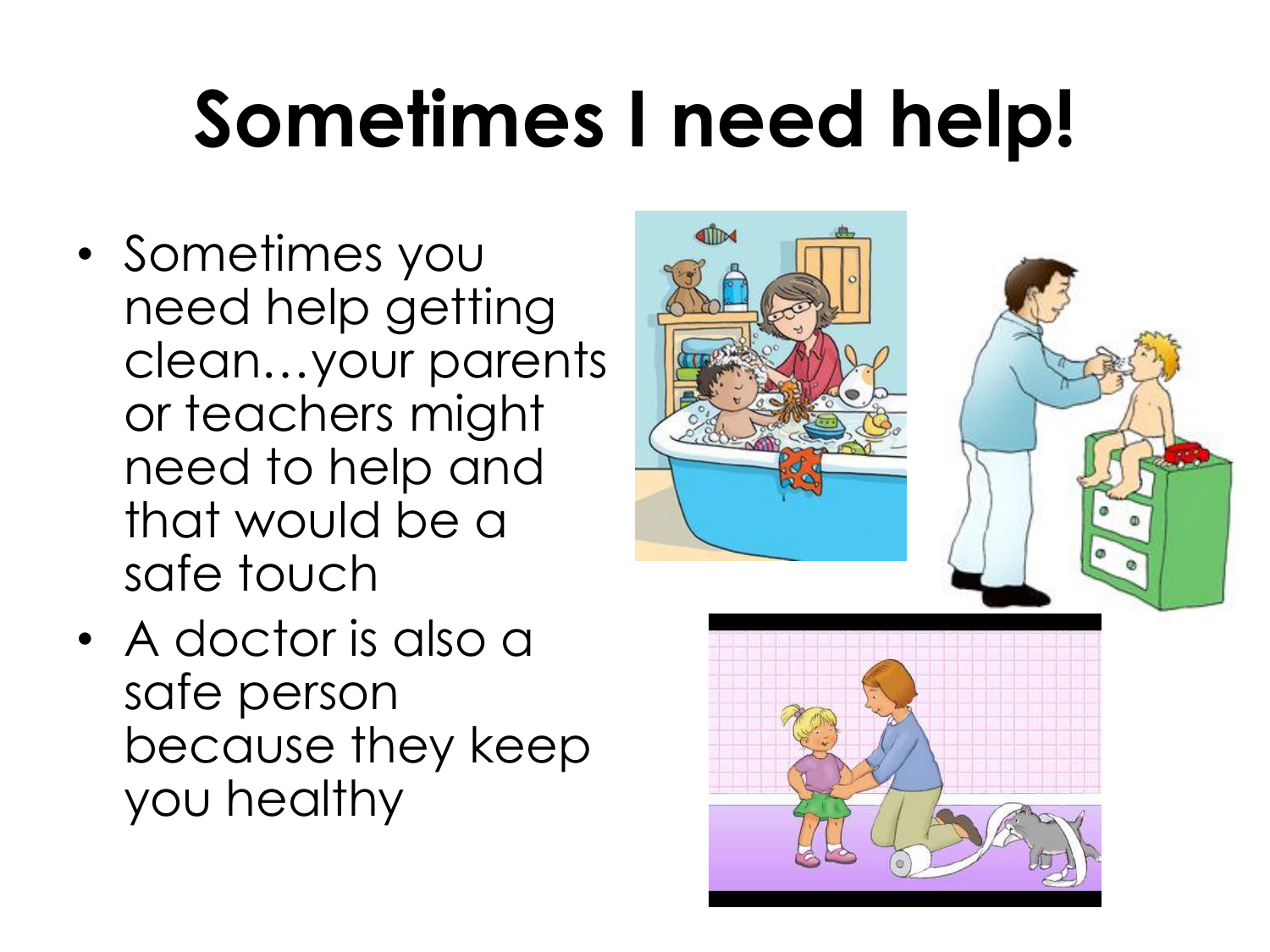#### **If someone breaks the touching rule…**

- 1. Say "No" or "Stop" (
- 2. Get away



3. Tell a person in

charge